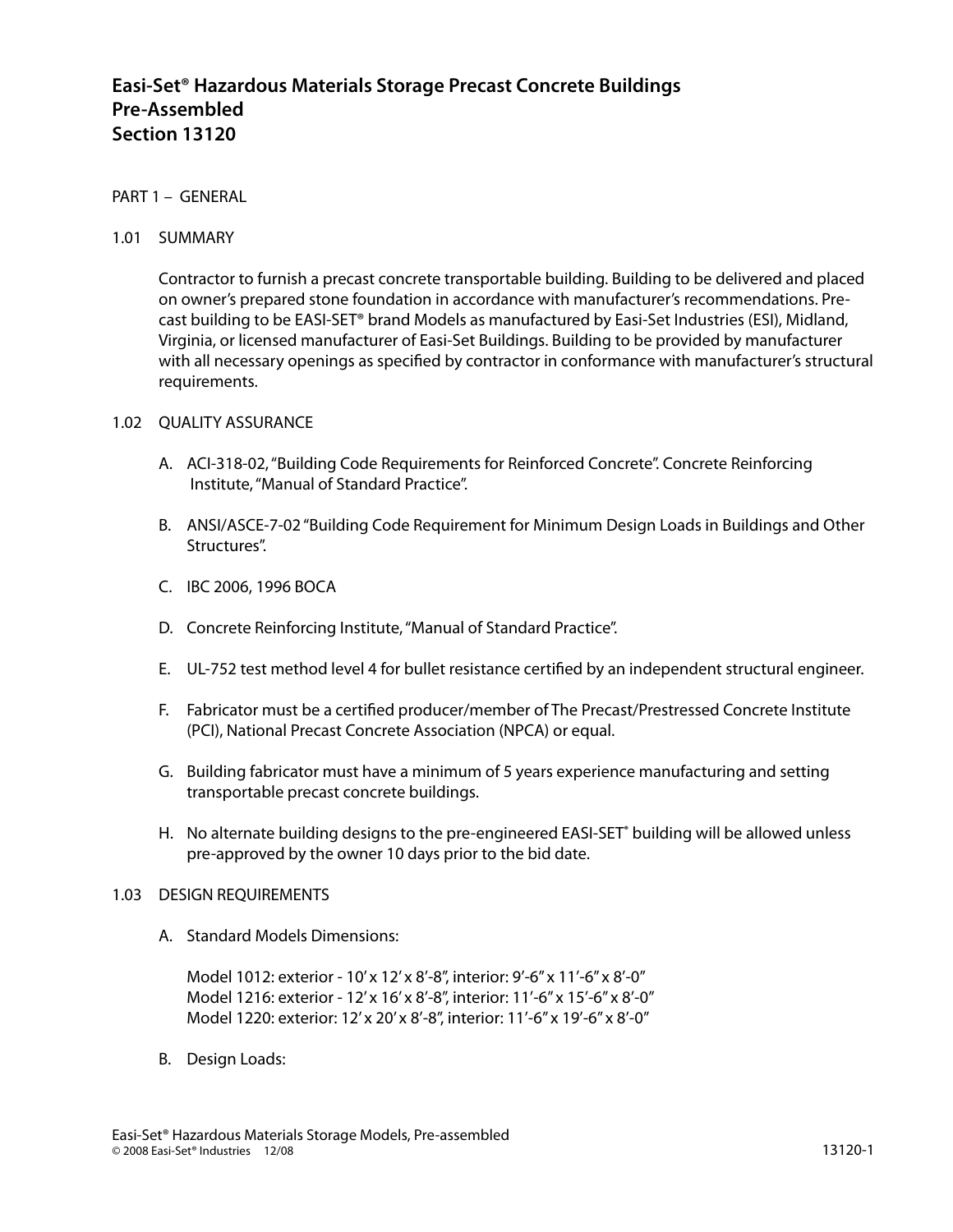- 1. Seismic load performance category 'C', Exposure Group III
- 2. Standard Live Roof Load 60 PSF
- 3. Standard Floor Load 250 PSF
- 4. Standard Wind Loading 130 MPH
- C. Sloped Roof: Roof panel shall slope ½" from front to back in 10 foot direction. The roof shall extend a minimum of 2  $\frac{1}{2}$  beyond the wall panel on each side and have a turndown design which extends ½" below the top edge of the wall panels to prevent water migration into the building along top of wall panels. Roof shall also have an integral architectural ribbed edge.
- D. Gabled Roof (Option): Roof panel shall slope approximately 24" from left to right or front to back in the short-sided direction. The roof shall extend a minimum of 6" beyond the wall panel all around. An optional turndown feature is available where the design extends 1/2" below the top edge of the wall panels to further prevent water migration into the building along top of wall panels. Only available with broom finish or top surface applied finishes. Roof shall also have an integral architectural ribbed edge.
- E. Roof, floor, and wall panels must each be produced as single component monolithic panels. No roof, floor, or vertical wall joints will be allowed, except at corners. Wall panels shall be set on top of floor panel.
- F. Floor panel must have  $\frac{1}{2}$ " step-down around the entire perimeter to prevent water migration into the building along the bottom of wall panels.

### 1.04 SUBMITTALS

A. Engineering calculations that are designed and sealed by a professional engineer, licensed to practice in the state where the project is located, shall be submitted for approval.

# PART 2 – PRODUCTS

### 2.01 MATERIALS

- A. Concrete: Steel-reinforced, 5000 PSI minimum 28-day compressive strength, air-entrained (ASTM C260).
- B. Reinforcing Steel: ASTM A615, grade 60 unless otherwise specified.
- C. Post-tensioning Strand: 41K Polystrand CP50, .50, 270 KSI, 7-wire strand, enclosed within a greased plastic sheath, (ASTM A416). Roof and floor to be each post-tensioned by a single, continuous tendon. Said tendon shall form a substantially rectangular configuration having gently curving corners wherein the positioning of the cable member results in a pattern of one or more loops and a bisecting of the loop(s). The cable member starts from one corner of the concrete building panel, forms a gentle perimeter loop(s) returning to a point where the cable member entered the concrete building panel. The tendon then turns 90 degrees and follows the cable member(s) to a point midway along the "Y" axis of the concrete building panel and then turns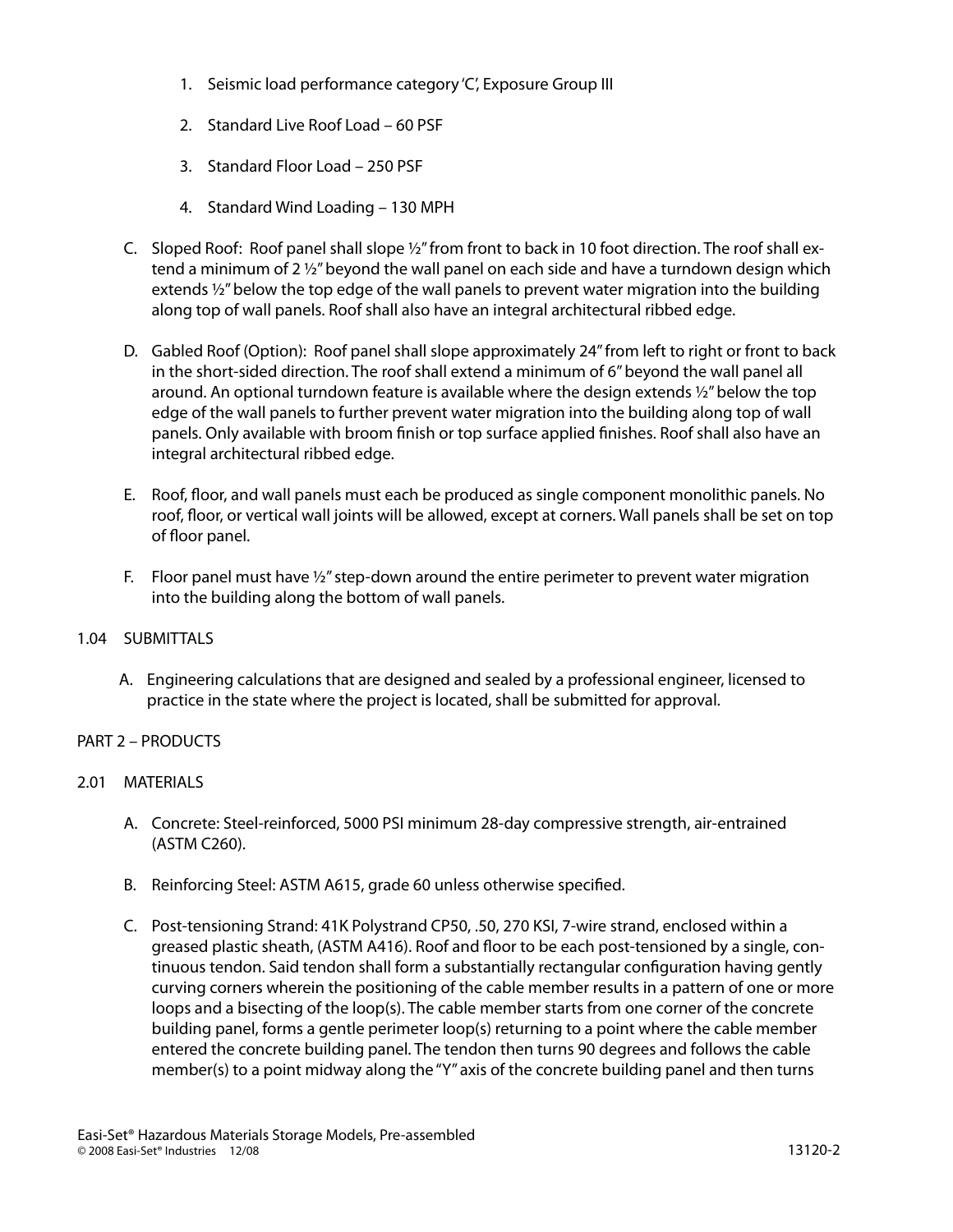90 degrees along the "X" axis of the concrete building panel. This bisects the concrete building panel and crosses the opposite parallel portion of the cable member and exits from an adjacent side of the concrete building panel.

- 1. If post-tensioning is not used in the roof panel, the following guidelines must be followed to ensure a watertight roof design.
	- a. The entire precast concrete roof panel surface must be cleaned and primed with a material that prepares the concrete surface for proper adherence to the coating material.
	- b. The entire precast concrete roof panel surface shall be sealed with a .045 EPDM continuous membrane cemented to the concrete with a compound designed for this purpose.
- D. Caulking: Joint between building and floor slab shall be caulked on the exterior and interior surface of the joints. Caulking shall be SIKAFLEX-1A elastic sealant or equal. Exterior caulk joint to be  $3/8$ " x  $3/8$ " square so that sides of joint are parallel for correct caulk adhesion. Back of joint to be taped with bond breaking tape to ensure adhesion of caulk to parallel sides of joint and not the back.
- E. Vents: Two screened aluminum vents to be cast in rear wall. Vents shall be SUNVENT #164FL or equal.
- F. Panel Connections: All panels shall be securely fastened together with  $\frac{3}{8}$ " thick steel brackets. Steel is to be of structural quality, hot-rolled carbon complying with ASTM A283, Grade C and hot dipped galvanized after fabrication. All fasteners to be  $\frac{1}{2}$ " diameter bolts complying with ASTM A307 for low-carbon steel bolts. Cast-in anchors used for panel connections to be Dayton-Superior #F-63, or equal. All inserts for corner connections must be secured directly to form before casting panels. No floating-in of connection inserts shall be allowed.
- G. Containment: The curb is to be 4" wide and 6" high, steel reinforced, monolithically poured and bonded to the floor slab using E-Bond 580 epoxy to monolithically bond the curbing to the floor slab. Curbing to be in a pattern that will create individual cells with interconnecting, cast in place, spillways between cells.

| Capacity: Model 10 x 12-HM | (20) 55 Gallon Drums |
|----------------------------|----------------------|
| Model $12 \times 16$ -HM   | (36) 55 Gallon Drums |
| Model 12 x 20-HM           | (45) 55 Gallon Drums |

- H. Grating System: One inch thick floor grating to be furnished to cover entire containment floor system, providing 250 PSI loading on grating. Grating is in sections to facilitate removal for cleanup. Customer may select between fiberglass and steel grating.
	- a. Chemical Resistant Grating: Shall be fiberglass roving reinforced thermoset plastic, single piece molded construction. Angular silica particles shall be integrally embedded in the top surface of the grating as an anti-slip surface. Non-conductive, and non-magnetic.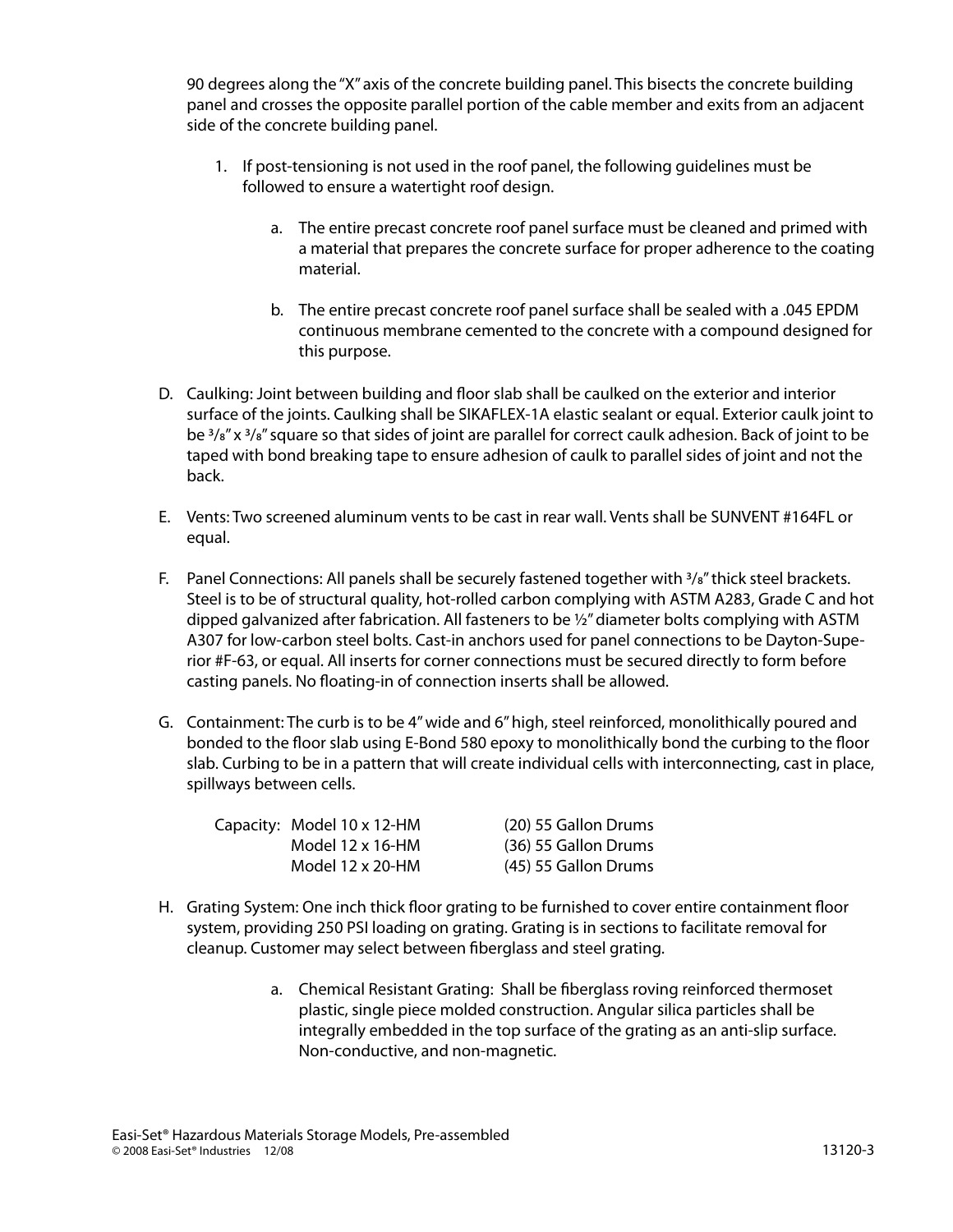- b. Steel Grating: Shall be welded 1/8" bar grating with 1/8" banding of each panel with prime coat finish.
- I. Containment Coatings: CIBA-GEIGY GY9513 or Equal. Chemical, abrasion resistant, solvent free epoxy lining shall be applied to all exposed surfaces of containment area. Custom coating or customer's specification available at custom pricing.

# 2.02 ACCESSORIES

- A. Doors and Frames: Shall comply with Steel Door Institute "Recommended Specifications for Standard Steel Doors and Frames" (SDI-100) and as herein specified. The buildings shall be equipped with double 3'-0" x 6'-8" x 1-3/4", 18-gauge galvanized/insulated Dominion Imperial right hand reverse metal doors with 16-gauge galvanized frames. Doors and frames shall be bonderized and painted one coat of rust inhibitive primer and one finish coat of enamel paint; color shall be Yorktown Brown unless otherwise specified.
- B. Door Hardware:
	- 1. Handle: Lindstrom stainless steel, 8-½" x 2" or equal.
	- 2. Hinges: PB-31/NRP/26D 4  $\frac{1}{2}$ " x 4  $\frac{1}{2}$ " (chrome-plated with non-removable hinge pins), 3 per door or equal.
	- 3. Lock Set: PDQ Industries KR116 32D (stainless steel finish) or equal.
	- 4. Surface Bolt, Upper: Cal-Royal 045901426D (satin chrome finish) or equal.
	- 5. Surface Bolt, Lower: Cal-Royal 045901426D (satin chrome finish) or equal.
	- 6. Astragal: A4441/68R or equal.
	- 7. Threshold: National Guard 897V60 raised interior, extruded aluminum threshold with neoprene seal or equal.
	- 8. Door Holder: Glynn-Johnson 904H US32D (stainless steel finish), overhead slide type surface mounted door holder or equal.
	- 9. Drip Cap: National Guard 15D72 or equal.
	- 10. Door Stop: Ives 445B26D (Inactive leaf only) or equal.

# 2.03 FINISHES

- A. Interior of Building: Smooth steel form finish on all interior panel surfaces.
- B. Exterior of Building: Architectural precast concrete brick finish: Finish must be imprinted in top face of panel while in form using an open grid impression tool similar to EASI-BRICK™. Finished brick size shall be  $2^{3}/s''$  x 7 $5/s''$  with vertical steel float or light broom finish. Joints between each brick must be  $\frac{3}{8}$ " wide x  $\frac{3}{8}$ " deep. Back of joint shall be concave to simulate a hand-tooled joint.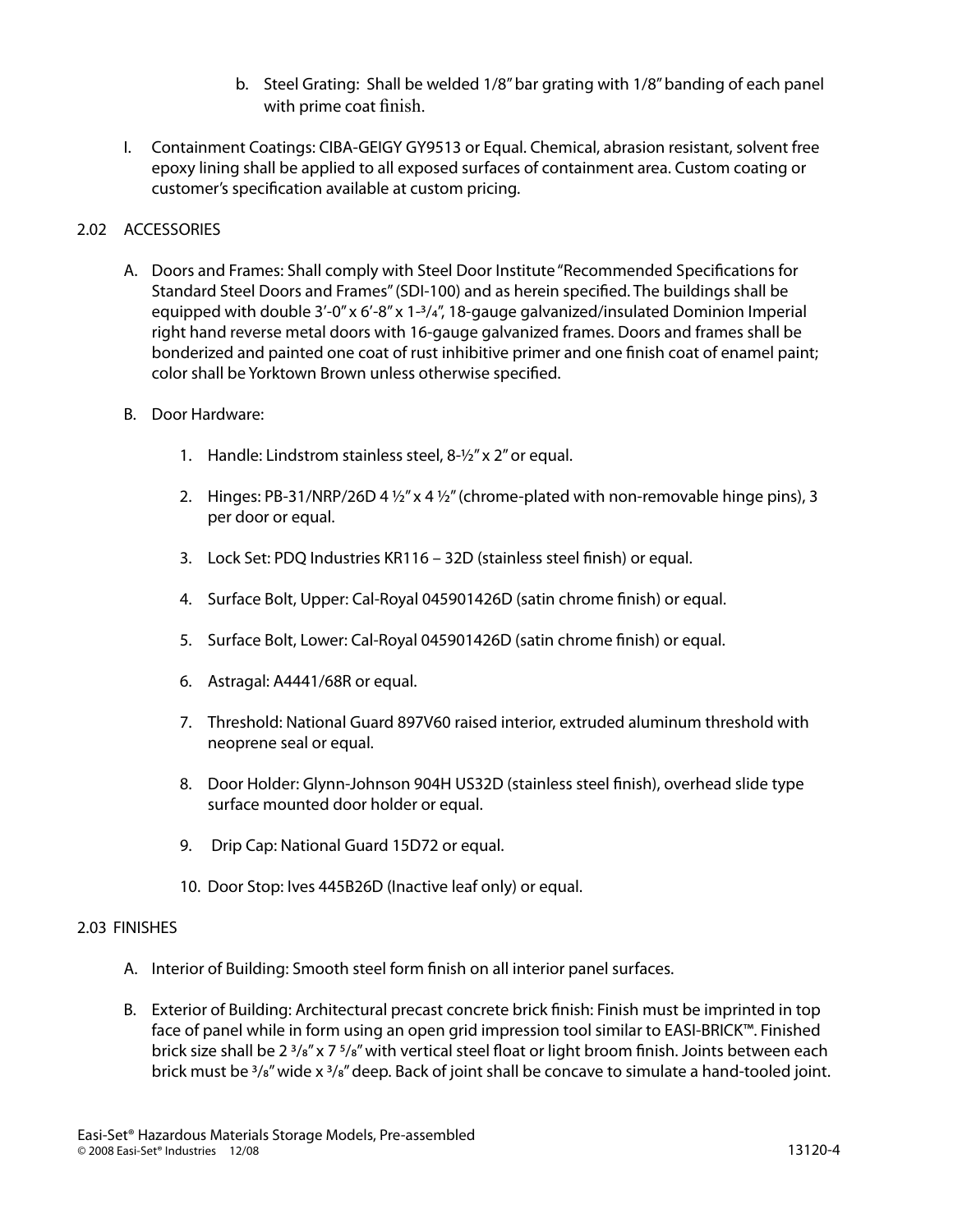Each brick face shall be coated with the following acrylic concrete stain: 1) Cementrate by FOSROC; or, 2) Canyon Tone stain by United Coatings. Stain color shall be Brick Red unless specified otherwise. Stain shall be applied per manufacturer's recommendation. Joints shall be kept substantially free of stain to maintain a gray concrete color.

C. Exterior of Building (Option): Additional finishes are available and will vary by local producer.

# 2.04 OPTION SPECIFICATIONS

- A. Explosion Relief Panels: Airolite # 633A-P with Kynar 500 standard color finish, 16 ga. galvanized steel, or equal. One panel to be added to each fusible link vent.
- B. Explosion Proof Electrical System: Electrical panel, 60 AMP, Single Phase, 220 Volt. Two (2) circuit weatherproof with two (2) 20A, 110 volt breakers. One (1) used for 110 volt, 300 watt incandescent light and one (1) used for 110 volt alarm system power. Explosion proof conduit system. Explosion proof incandescent 300 watt ceiling mounted light fixture switching with above mentioned breaker.
- C. Static Grounding System: Grounding lead to exterior driven ground rod, rod furnished with system, to be installed by owner or contractor. The Halo grounding system will consist of a continuous loop of #2 AWG bare stranded or solid wire secured to the perimeter of the interior of the building at a level approximately midway up the wall. Exterior ground drops shall consist of #2 AWG bare ground wires penetrating the building walls. Interior ground drops shall consist of 6'- 0" pieces of 1/8" (#2 AWG) stranded or solid wire permanently attached to the Halo ring with S.R. Browne RBE-960 heavy duty plier-type hand clamps or equal at the free ends. (36) tabs at the 18" c.c. will be provided on the ground cable for customer relocation of the pigtails if needed.
- D. Basic Alarm System with Smoke Detector: Simplex 4001 series with water proof cabinet mounted adjacent to power panel. Audible alarm Simplex 2901-9838 with weather proof surface. Visual alarm Simplex weatherproof beacon. Smoke detector Model 30-3003 explosion proof or equal.
	- 1. Flame detector addition to above alarm system, Pyrotector explosion proof detector #30- 2021E, or equal.
	- 2. Heat detector addition to above alarm system, Simplex explosion proof detector # 2098- 9430, or equal.
	- 3. Spill detector addition to above alarm system, Flotect or equal. One (1) spill detector required per containment cell.
- E. Dry Chemical Fire Suppression System: Ansul SPA-50 pre-engineered system or equal. Three (3) component system consisting of electronic detection and control, agent storage tank and actuator, agent distribution network. Optional methods of actuation are available including manual / electric and pull stations with pneumatic cartridge.
- F. Optional Explosion proof thru the wall heat pump / AC 12,000 BTU cooling /12,500 BTU heating. Climate control model #RHPX12-2.